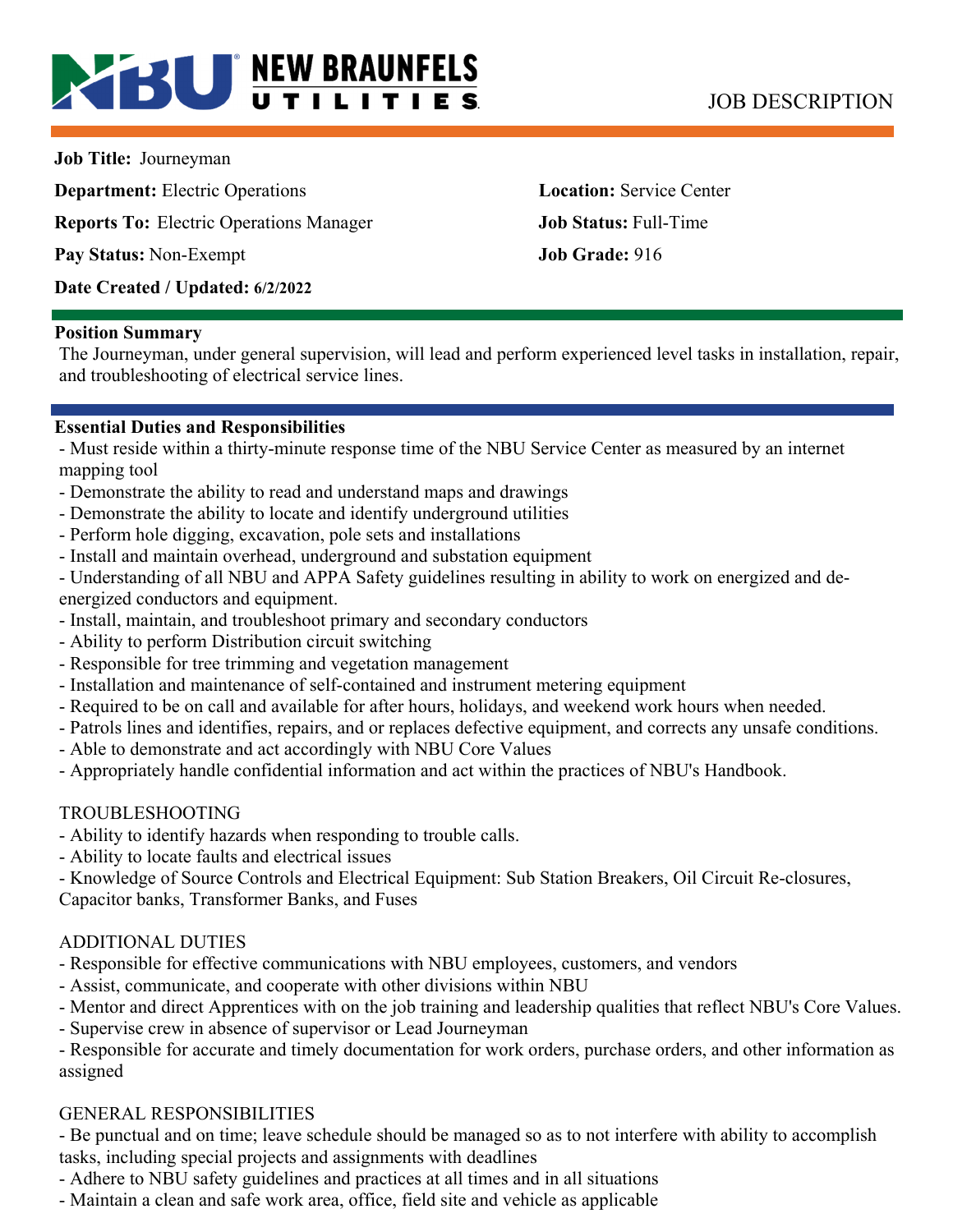- Develop & maintain effective customer service skills for communications with co-workers, customers and the public in general

- Maintain strict confidentiality of business, employee and customer information in written and oral

communications and safeguard sensitive documents

- Adhere to NBU policies and procedures
- Exemplifies NBU Core Values of Integrity, Stewardship, Team and Safety
- Participate in and support initiatives to reach annual NBU Performance Measures

#### **Formal Education and Work Experience Requirements**

Degree/Diploma Obtained: High School Diploma/GED Field of Study: General Studies

Work Experience Time Frame: Five Years or More

Other: Click or tap here to enter text.

#### **Certification and Licensures Requirements**

- Successful completion of a pole climbing course is required.

- Class 'A' Texas Commercial Driver's License is required.

- DOL Certification

#### **Other Minimum Qualifications**

Click or tap here to enter text.

#### **Knowledge of Computer Software**

|                        | No Knowledge | Beginner       | Intermediate | Expert |
|------------------------|--------------|----------------|--------------|--------|
| Arc GIS                | ⊠            |                | П            |        |
| AutoCAD                | ⊠            | $\blacksquare$ | П            |        |
| <b>Crystal Reports</b> | ⊠            |                | П            |        |
| Microsoft Access       | ⊠            |                | Г            |        |
| Microsoft Excel        | 区            |                | Г            |        |
| Microsoft Word         | $\boxtimes$  |                | П            |        |
| Microsoft Publisher    | ⊠            |                | П            |        |
| Microsoft PowerPoint   | ⊠            |                |              |        |

#### **Other Software Knowledge**

Click or tap here to enter text.

#### **Experience with Machines, Tools, Equipment and Other Work Aids**

Aerial units - bucket trucks, pressure digger, digger derrick, cranes, wire and pulling equipment, vactor, skid loader, backhoe, forklift, dump trucks. fault locating equipment, limb chipper, air compressor, generators, chainsaws, hydraulic tools

#### **Physical Demands**

#### **Standing: Constantly**

- $\Box$  Making Presentations
- ☒ Observing Work Site
- ☒ Observing Work Duties
- $\boxtimes$  Communication with Co-Workers

#### **Fine Dexterity:** Frequently

- ☒ Computer Keyboard
- ☒ Telephone Keypad
- ☒ Calculator
- $\boxtimes$  Calibrating Equipment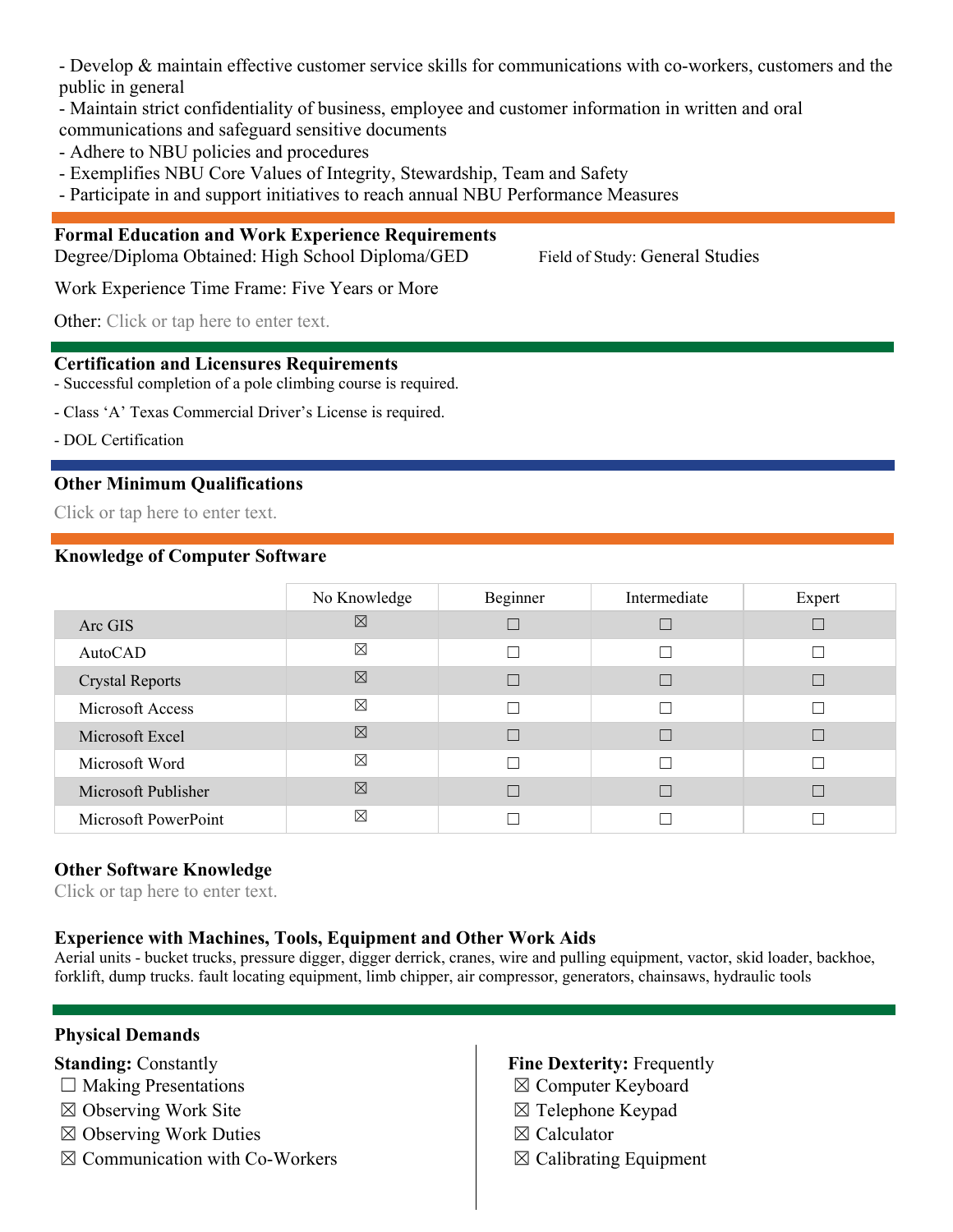**Walking:** Frequently ☒ To Other Departments/Offices/Office Equipment  $\boxtimes$  Around Worksite **Lifting:** Frequently

- $\boxtimes$  Supplies
- $\boxtimes$  Equipment
- $\boxtimes$  Files

## **Carrying:** Frequently

- $\boxtimes$  Supplies
- $\boxtimes$  Equipment
- $\boxtimes$  Files

## **Sitting: Occasionally**

- ☒ Desk Work
- ☒ Meetings
- $\boxtimes$  Driving

## **Reaching:** Frequently

- $\boxtimes$  For Supplies
- $\boxtimes$  For Files

## **Handling:** Rarely

- ☒ Paperwork
- ☒ Monies

## **Kneeling: Occasionally**

- $\Box$  Filing in Lower Drawers
- ☒ Retrieving Items from Lower Shelves/Ground

## **Pushing/Pulling:** Rarely

- □ File Drawers
- $\boxtimes$  Equipment
- $\boxtimes$  Table and Chairs
- □ Hose

## **Climbing:** Frequently

- $\boxtimes$  Stairs
- ☒ Ladder
- $\Box$  Step Stool
- $\boxtimes$  Onto Equipment
- **Vision:** Constantly  $\Box$  Reading □ Computer Screen  $\boxtimes$  Driving ☒ Observing Worksite **Foot Controls:** Occasionally  $\boxtimes$  Driving ☒ Operating Heavy Equipment □ Dictaphone **Balancing: Frequently** ☒ On Ladder ☒ On Equipment □ On Step Stool **Bending:** Frequently ☒ Filing in Lower Drawers ☒ Retrieving Items from Lower Shelves/Ground  $\Box$  Making Repairs **Crouching:** Occasionally  $\boxtimes$  Filing in Lower Drawers ☐ Retrieving Items from Lower Shelves/Ground **Crawling:** Rarely ☒ Under Equipment ☐ Inside Attics/Pipes/Ditches **Hearing:** Frequently ☒ Communication Via Telephone/Radio/To Co-Workers/Public  $\boxtimes$  Listening to Equipment **Twisting:** Occasionally □ From Computer to Telephone ☒ Getting Inside Vehicle
- **Talking:** Frequently ☒ Communication Via Telephone/Radio/To Co-Workers/Public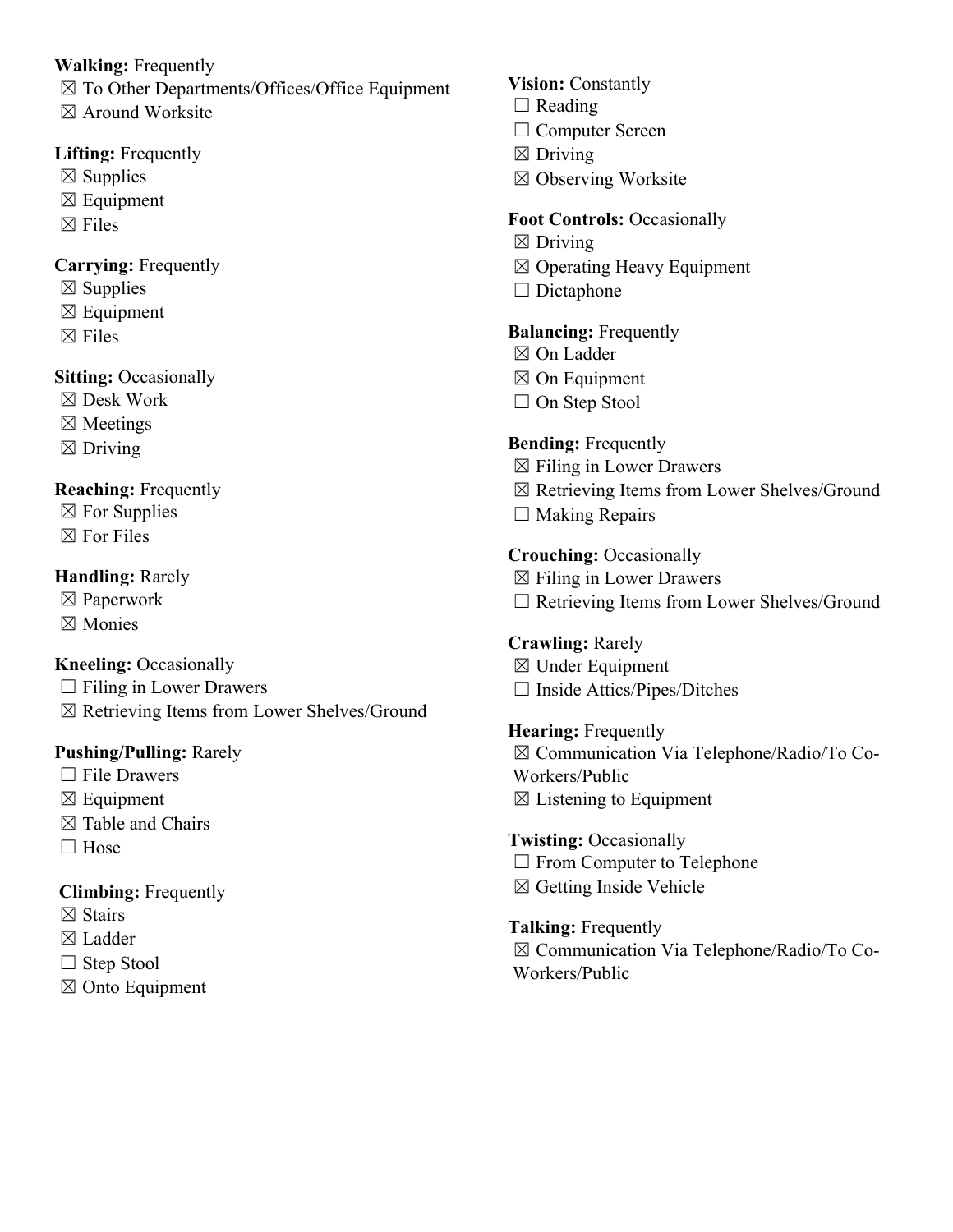#### **Other**

Click or tap here to enter text.

#### **Environmental Factors**

|                                                                                     | Never  | Seasonally | Several<br>Times Per<br>Year | Several<br>Times Per<br>Month | Several<br>Times Per<br>Week | Daily    |
|-------------------------------------------------------------------------------------|--------|------------|------------------------------|-------------------------------|------------------------------|----------|
| Extreme Temperature (Heat,<br>cold, extreme temp. change)                           | $\Box$ | $\Box$     | $\Box$                       | $\boxtimes$                   | П                            |          |
| Wetness and/or humidity<br>(bodily discomfort from<br>moisture)                     | $\Box$ |            | П                            | $\boxtimes$                   | П                            |          |
| Respiratory Hazards (Fumes,<br>gases, chemicals, dust, and<br>dirt)                 | $\Box$ | П          | $\Box$                       | П                             | $\Box$                       |          |
| Noise and Vibration<br>(sufficient to cause hearing<br>loss)                        | П      |            | П                            |                               | $\boxtimes$                  |          |
| Physical Hazards (High<br>voltage, dangerous<br>machinery, aggressive<br>Customers) | П      | П          | $\Box$                       | П                             | $\Box$                       | $\nabla$ |

#### **Health and Safety Conditions**

|                           | Never<br>(Never Occurs) | Rarely<br>(Less than 1)<br>hour per week) | Occasionally<br>$(1/3)$ or more of<br>the time) | Frequently<br>(From $1/3$ to $2/3$<br>of the time) | Constantly<br>$(2/3)$ or more of<br>the time) |
|---------------------------|-------------------------|-------------------------------------------|-------------------------------------------------|----------------------------------------------------|-----------------------------------------------|
| <b>Mechanical Hazards</b> |                         | $\Box$                                    |                                                 |                                                    | ⊠                                             |
| <b>Chemical Hazards</b>   |                         | $\Box$                                    | ⊠                                               | П                                                  |                                               |
| <b>Electrical Hazards</b> |                         | $\Box$                                    | П                                               |                                                    | $\boxtimes$                                   |
| Fire Hazards              |                         | $\Box$                                    | $\boxtimes$                                     | П                                                  |                                               |
| Explosives                |                         | $\Box$                                    | $\boxtimes$                                     |                                                    |                                               |
| Communicable Diseases     |                         | $\boxtimes$                               | П                                               | П                                                  |                                               |
| Physical Danger or Abuse  |                         | $\boxtimes$                               |                                                 |                                                    |                                               |

## **Other**

Click or tap here to enter text.

## **Primary Work Environment: Other (Specify Below)**

Other: Vehicle, Outdoor/Field